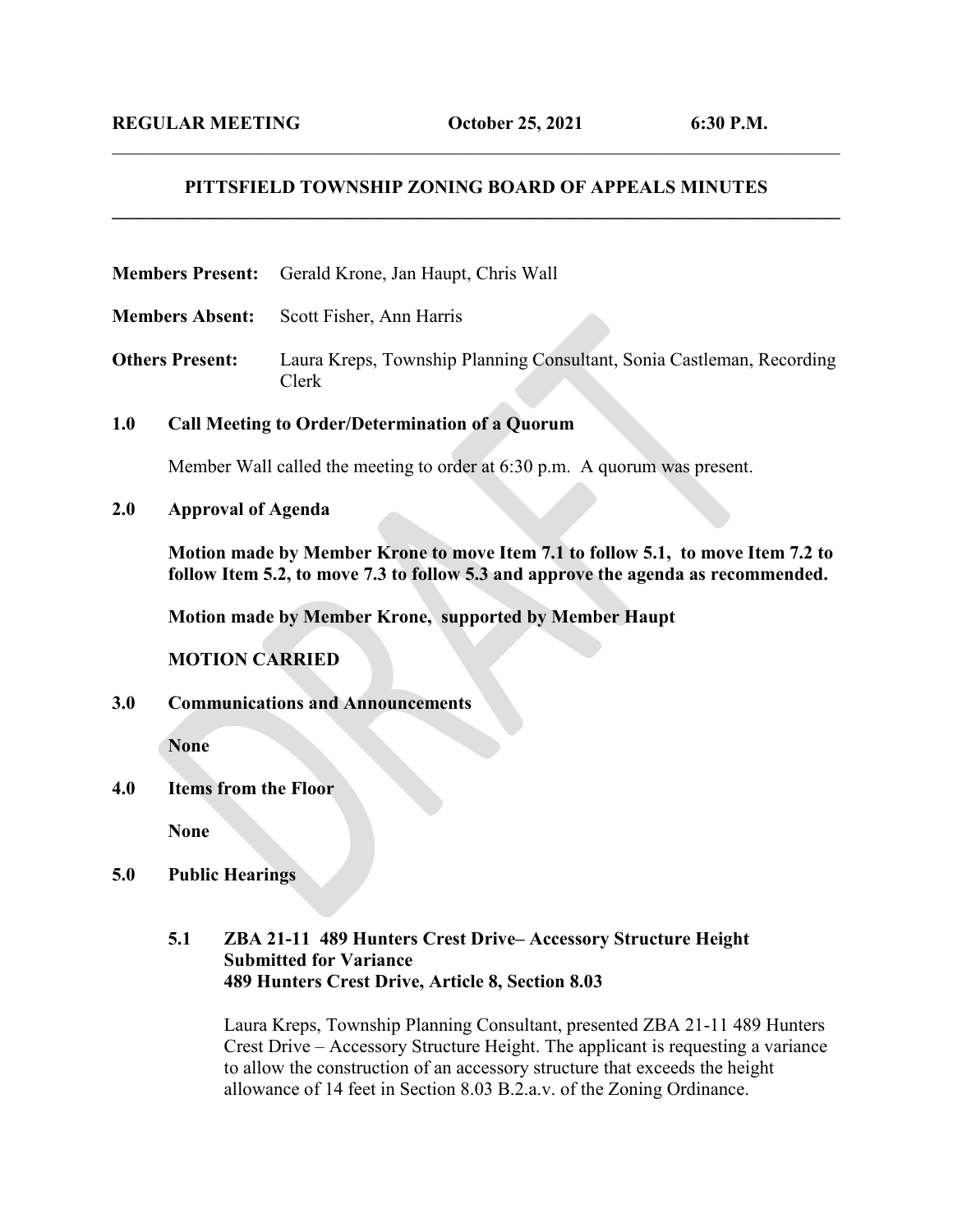The applicant would like to construct a building with an upper floor bonus room. The building proposed is one and a half stories high and a total building height (measured as defined) of 18 feet. The location of the building meets all setbacks and lot coverage requirements. Two letters were received from neighboring properties in opposition or having additional questions about this application.

The applicant stated that he is requesting to construct a detached garage on his property zoned as residential. The Homeowner Association bylaws requires all materials and design be similar to the style of their home. The applicant's home has a steeper pitch (12/12) and due to the topography of his property there would be a slope to walk down to reach the detached garage. Because the garage will be built lower than his home, adding the extra footage in height to the garage allows the appearance from the street to appear leveled to the home. The applicant stated there were similar detached garages that were 14-feet or higher built to match the design of their homes.

Member Krone asked the applicant if a driveway will be added to gain access to the detached garage. The applicant responded he will be extending his concrete driveway to reach the detached garage to correlate with other residents that were required to do the same by the Homeowners Association.

Member Wall opened the floor for public comments. No comments were made from the public.

**Motion by Member Krone, supported by Member Haupt to close the Public Hearing ZBA 21-11 489 Hunters Crest Drive – Accessory Structure Height**.

# **MOTION CARRIED**

# **7.1 ZBA 21-11 489 Hunters Crest Drive – Accessory Structure Height**

Member Wall asked the applicant if the project has been approved by Homeowner Association. The applicant responded that he received an approval via email on October 18, 2021. Member Wall requested a copy of the approval letter from the Homeowner Association to be submitted for the township records.

Per Laura Kreps, if the structure is approved the applicant will need to submit a new Zoning Compliance application which at this time a copy of the Homeowner Association's approval and drawing extending the driveway would be required. Member Haupt asked if the well would be affected and the applicant responded the well will not be affected. Member Wall asked the applicant why he chose this location to add the garage. The applicant responded due to the topography of the property this location serves best to gain access to the garage. Member Haupt asked the applicant how many feet down is the slope to the garage.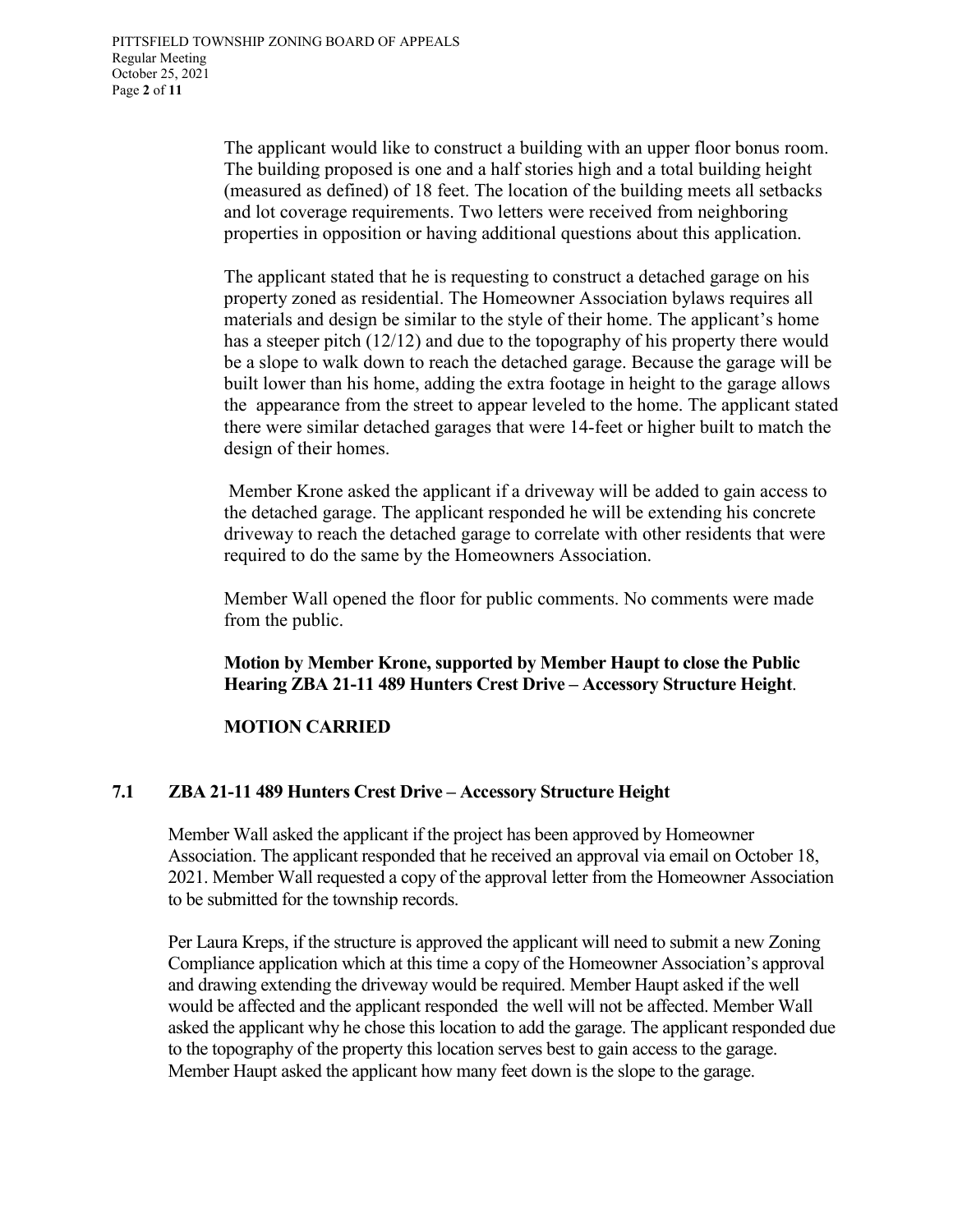The applicant responded the slope down would be 8-feet. Member Haupt asked the applicant would the winter weather pose a problem getting to the garage. The applicant does not believe it would pose a problem per his calculation. The applicant stated the usage for the garage would be to store his sports car during the weather and tools.

Member Wall read the findings for **ZBA 21-11 489 Hunters Crest Dr – Accessory Structure Height, Article 8, Section 8.803 to allow a 4- foot increase in accessory structure height above the maximum accessory structure height of 14 feet.** 

*1. That strict compliance with the restrictions governing area, setbacks, frontage, height, bulk, or density would unreasonably prevent the owner from using the property for a permitted purpose, or would render the conformity with such regulations unnecessarily burdensome.*

> Member Krone disagrees with the finding. Member Haupt disagrees with the finding. Member Wall disagrees with the finding.

*2. That the granting of a variance would do substantial justice to the applicant as well as to the other property owners in the district, or whether a lesser relaxation than that applied for would give substantial relief to the owner of the property and be more consistent with justice to other property owners.*

> Member Wall agrees with the finding. Member Haupt agrees with the finding. Member Krone agrees with the finding.

*3. That the plight of the applicant is due to the unique circumstance of the property and not to general conditions in the area.*

> Member Krone agrees with the finding. Member Wall agrees with the finding. Member Haupt agrees with the finding.

*4. That the plight or problem is not self-created.*

Member Haupt agrees with the finding. Member Krone agrees with the finding. Member Wall agrees with the finding.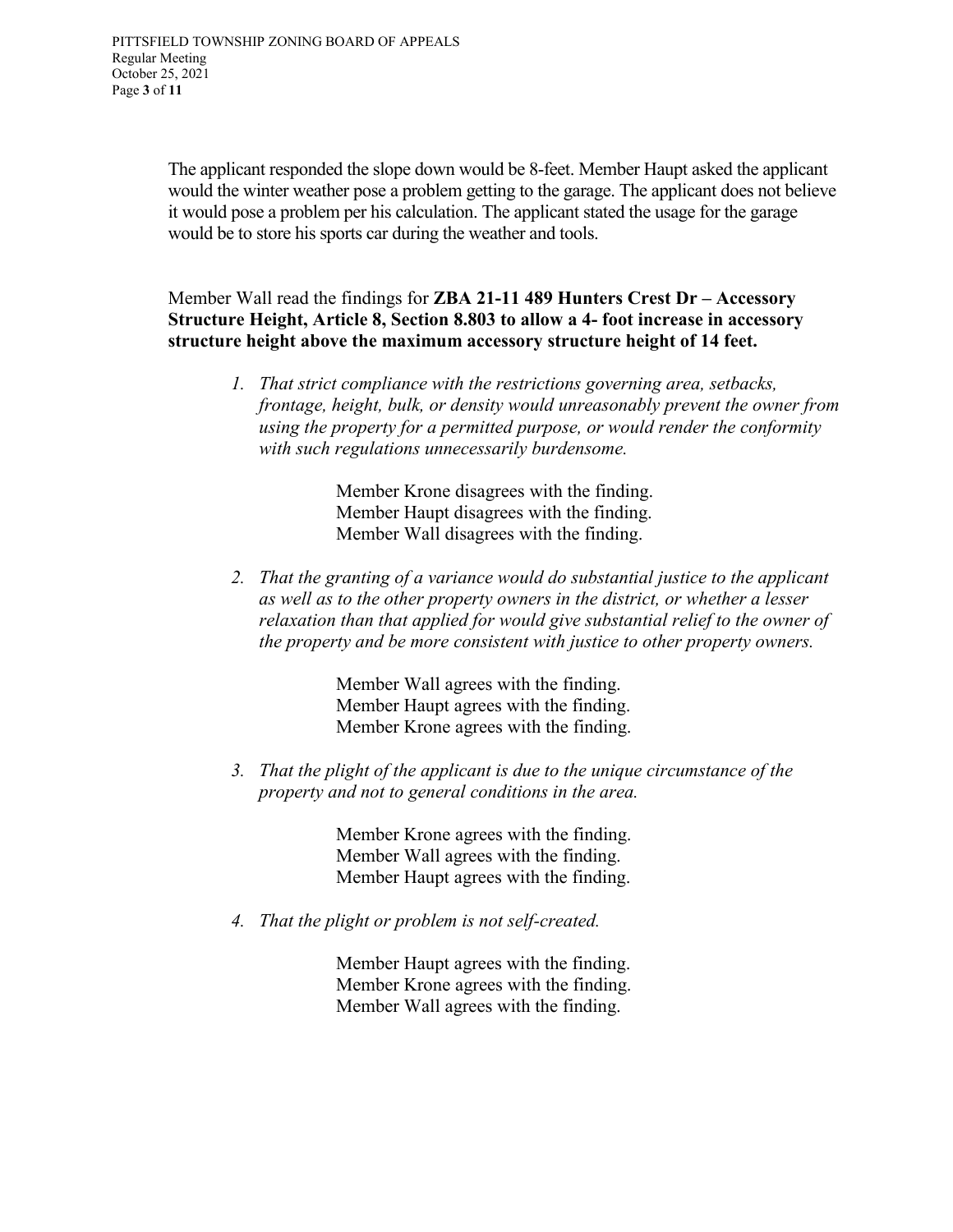*5. That no non-conforming use of neighboring lands, structures, or buildings in the same district, and no permitted use of lands, structures or buildings in other districts, shall be considered grounds for the issuance of the variance.*

> Member Wall agrees with the finding. Member Haupt agrees with the finding. Member Krone agrees with the finding.

*6. That the variance observes the spirit of the Ordinance, secures public safety, and does substantial justice.*

> Member Haupt agrees with the finding. Member Krone agrees with the finding. Member Wall agrees with the finding.

**Motion by Member Krone, supported by Member Haupt to approve petition ZBA 21- 11 489 Hunters Crest Drive to allow a 4-foot increase to accessory structure height allowing an additional story above the maximum accessory structure height of 14 feet / one-story. Requesting proof of HOA approval and Zoning Compliance submittal.** 

**ROLL CALL**

**YES: KRONE, HAUPT, WALL NO: NONE ABSENT: FISHER, HARRIS ABSTAIN: NONE**

**MOTION CARRIED** – **Variance Granted**

### **5.2 ZBA 21-12 3270 May Apple Court - Addition Submitted for Variance 3270 May Apple Court – Addition Article 4, Section 4.19 A**

Laura Kreps, Township Planning Consultant presented ZBA 21-12 3270 May Apple Court – Addition

The applicant is requesting a variance to construct a sunroom addition to the rear of the existing residential structure. The Hawthorne Ridge Condominium PUD requires a rear yard setback of 35 feet. The existing residential structure is built at the 35-foot rear setback line. The proposed sunroom addition will encroach 13 feet in to the required 35 foot rear yard setback giving a 22 rear yard setback from the propose addition. The applicant indicates their lot is adjacent to a larger property (4.5-acres) with a singlefamily residence directly behind zoned R-1A, and is separated by a mature tree line.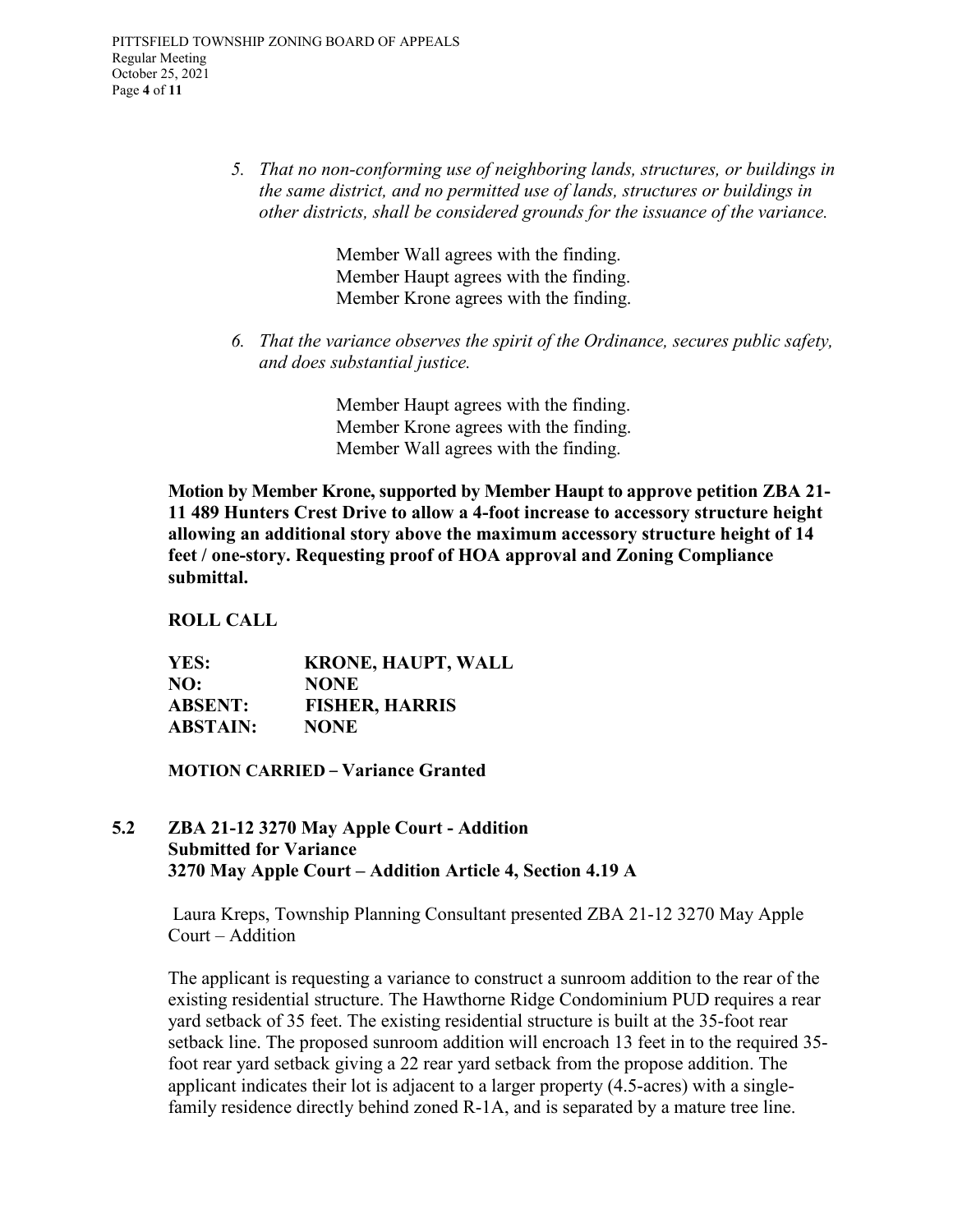Additionally, the existing home almost entirely encompasses the allowable building envelope due to its configuration and location on the cul-de-sac. The location of the sunroom addition meets all other setback and lot coverage requirements.

The applicant gave reasons for requesting a 13-foot setback to build the sunroom:

- The property is located within a cul-de-sac and separated by mature tree line which provides much privacy.
- The adjacent neighboring properties are tilted the opposite direction making the sunroom unnoticeable to the residents in the neighborhood.

Member Krone asked the applicant for the location of the property line since the back of the property has a lot of mature vegetation. The applicant was not sure but estimated about 42 or 43-feet from the house.

Member Haupt asked the applicant if the sunroom would line up with the main structure of the home and the applicant stated the sunroom would line up to the main structure of the home but extending out 13-feet.

Member Wall opened the floor for public comments. No comments were made from the public.

**Motion by Member Krone, supported by Member Haupt, to close the public hearing ZBA 21-12 3270 May Apple Court - Addition**

# **MOTION CARRIED**

# **7.2 ZBA 21-12 3270 May Apple Court - Addition Submitted for Variance 3270 May Apple Court – Addition Article 4, Section 4.19A**

Member Wall noticed other homes in the community that had similar layouts of the proposed expansion of the sunroom. He felt it would fit right into the similarities of the neighborhood.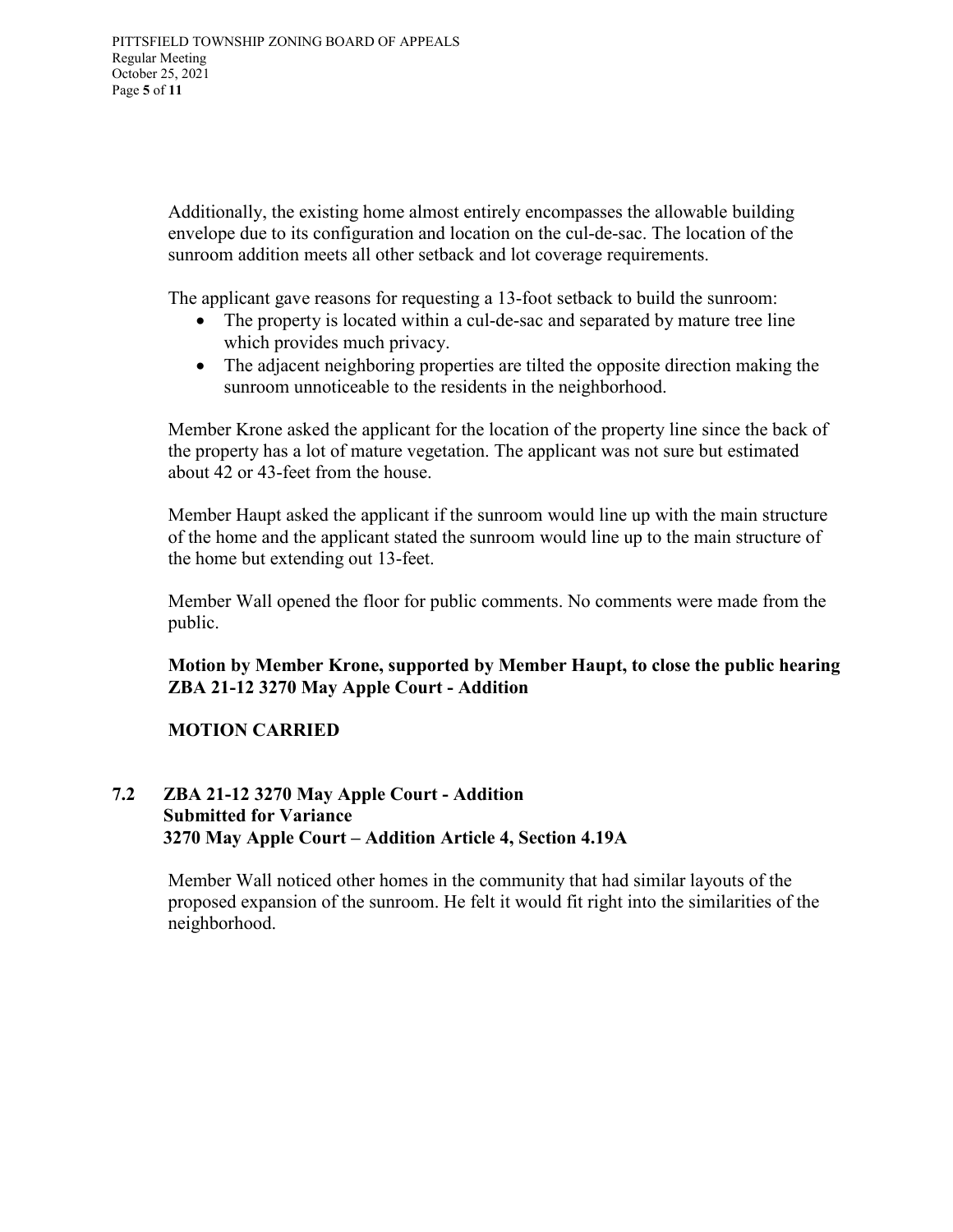Member Wall read the findings for **ZBA 21-12 3270 May Apple Court - Addition** in the Staff Report for Article 4, Section 4.19A to allow a 13 feet encroachment in to the required 35-foot rear yard setback to construct a sunroom.

*1. That strict compliance with the restrictions governing area, setbacks, frontage, height, bulk, or density would unreasonably prevent the owner from using the property for a permitted purpose, or would render the conformity with such regulations unnecessarily burdensome.*

> Member Wall disagrees with the finding. Member Krone disagrees with the finding. Member Haupt disagrees with the finding.

*2. That the granting of a variance would do substantial justice to the applicant as well as to the other property owners in the district, or whether a lesser relaxation than that applied for would give substantial relief to the owner of the property and be more consistent with justice to other property owners.*

> Member Krone agrees with the finding. Member Haupt agrees with the finding. Member Wall agrees with the finding.

*3. That the plight of the applicant is due to the unique circumstance of the property and not to general conditions in the area.*

> Member Krone agrees with the finding. Member Wall agrees with the finding. Member Haupt agrees with the finding.

*4. That the plight or problem is not self-created.*

Member Haupt agrees with the finding. Member Krone agrees with the finding. Member Wall agrees with the finding.

*5. That no non-conforming use of neighboring lands, structures, or buildings in the same district, and no permitted use of lands, structures or buildings in other districts, shall be considered grounds for the issuance of the variance.*

> Member Wall agrees with the finding. Member Haupt agrees with the finding. Member Krone agrees with the finding.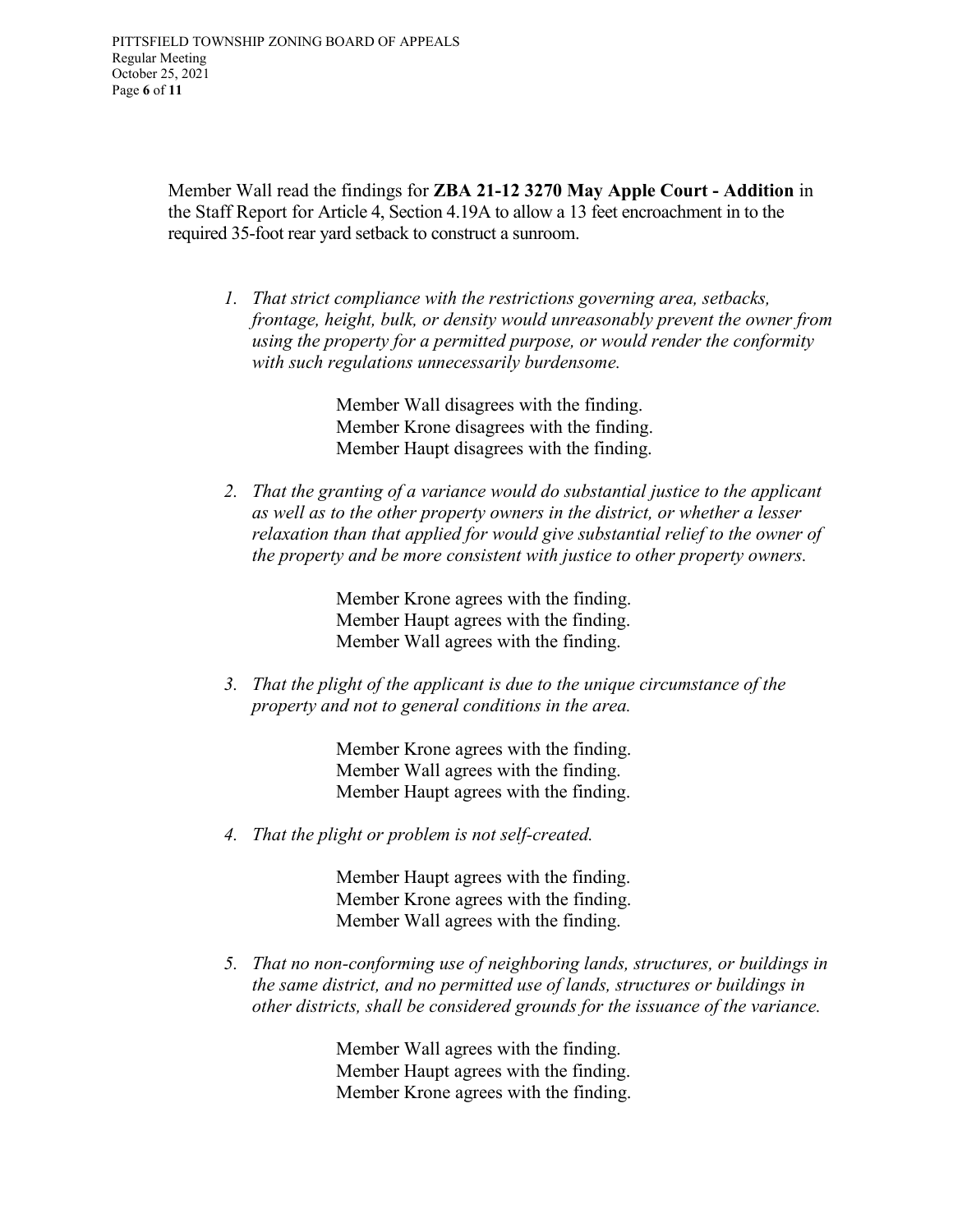*6. That the variance observes the spirit of the Ordinance, secures public safety, and does substantial justice.*

> Member Haupt agrees with the finding. Member Krone agrees with the finding. Member Wall agrees with the finding.

**Motion by Member Krone, supported by Member Haupt to approve petition ZBA 21- 12 3270 May Apple Court to allow a reduction of 13-feet from the required 35-foot rear yard setback; allowing a 22-foot rear yard setback.**

### **ROLL CALL**

| YES:            | <b>HAUPT, KRONE, WALL</b> |
|-----------------|---------------------------|
| NO:             | <b>NONE</b>               |
| <b>ABSENT:</b>  | <b>FISHER, HARRIS</b>     |
| <b>ABSTAIN:</b> | <b>NONE</b>               |

#### **MOTION CARRIED, Variance Granted**

#### **5.3 ZBA 21-13 4263 Rolling Meadow - Fence Submitted for Variance 4263 Rolling Meadow – Fence, Article 13 Section 13.06**

Laura Kreps, Township Planning Consultant presented ZBA 21-13 4263 Rolling Meadow - Fence

The applicant is requesting a variance to install a 4.5-foot black aluminum fence into the required front yard setback along Conifer Drive. This particular property has two front yards. One along Rolling Meadow and the other along Conifer Dr. The applicant contends that the fence is needed for their dog to use the front yard without a leash. A shorter fence (3-feet) will not meet their needs. Section 13.06.C.1 of the Zoning Ordinance states that "only ornamental type fences shall be located in a required front yard or, in the case of a corner or through lot, in a required yard which adjoins a public or private street provided such fences shall not exceed three (3) feet in height".

The applicant explains why a 4.5-foot fence is needed over having a 3-foot that's required in the ordinance:

- 3-foot fence would not be tall enough to keep his large dog from jumping the fence.
- Approval from the Homeowners Association was received on August 27, 2021.
- If the fence was moved to the edge of their home to comply with the 25-feet setback, it would be a dramatic decrease in useable space to their backyard.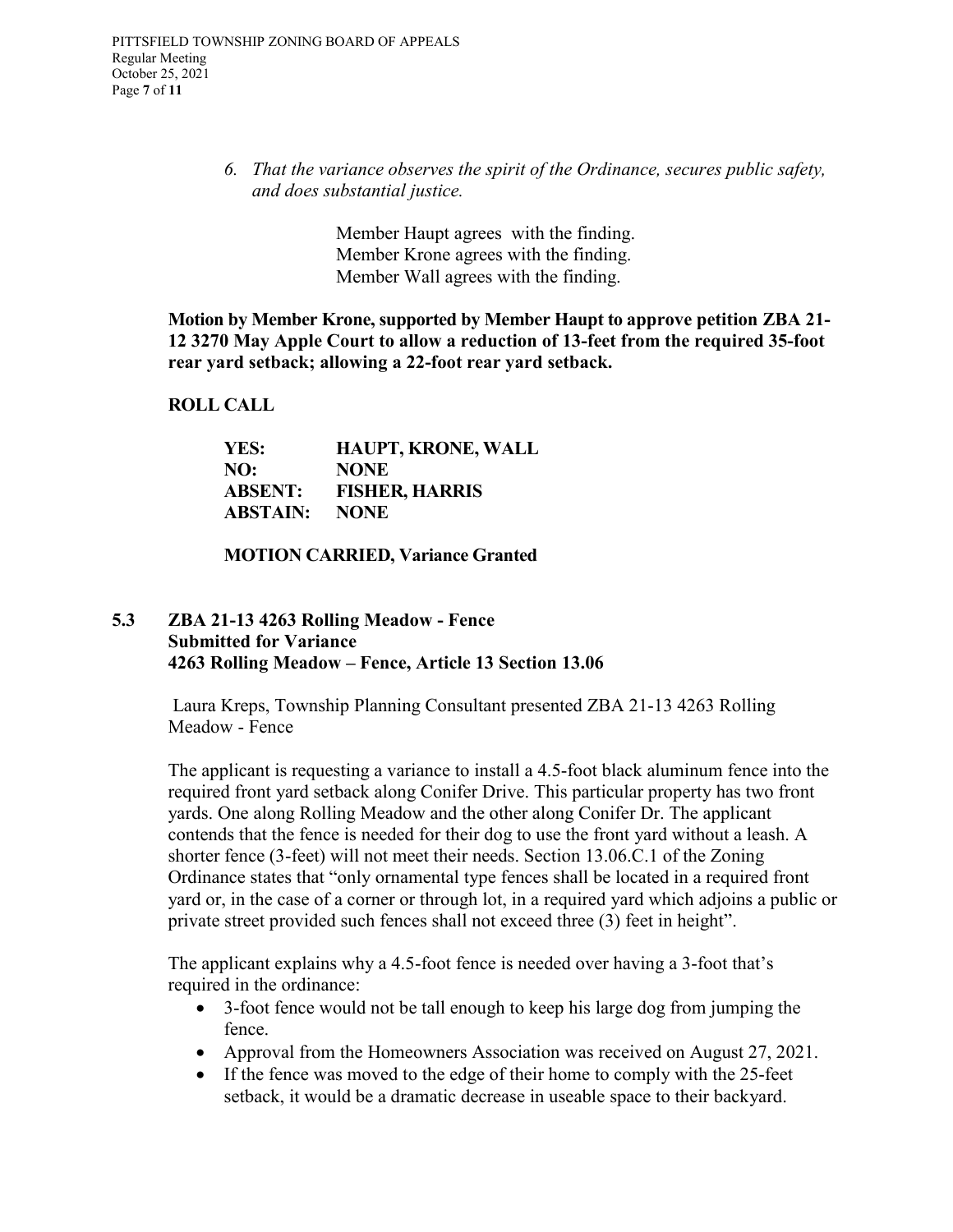- It would also create a 25-foot area between the sidewalk and fence along the backyard which they have future plans to use.
- Applicant has received approval from their neighbors.

Member Wall asked the applicant how close would the fence be to the sidewalk. The applicant responded about a foot in between. Member Krone asked applicant what the setback was from the house to the sidewalk. The applicant responded 25-feet.

Member Wall open the floor for general public comments.

Public comments from Maura Dowling stated her concerns:

- Would like the fence to be placed far enough from the sidewalk so people felt safe to walk.
- Would like the fence to be tall enough to keep the applicant's dog from getting entangled with other dogs and jumping the fence.
- The fence could interfere with the nearby open space.

Public comments from Brandon Smith stated his concerns:

- The fence would not interfere with the open space.
- Agreed with the proposed fence project and shared he might have to go through the same process with his property due to his odd lot shape.
- If approved this project it would provide great benefit to the homeowners with odd shaped lots.

# **Motion by Member Krone, supported by Member Haupt, to close the public hearing ZBA 21-13 4263 Rolling Meadow - Fence**

# **MOTION CARRIED**

### **7.3 ZBA 21-13 4263 Rolling Meadow - Fence Submitted for Variance 4263 Rolling Meadow – Fence Article 13, Section 13.06**

Member Haupt asked the applicant if the dog stands on his hind legs how tall would he be. The applicant responded about 4.5-feet allowing the dog to be able to stick his snoot through the fence but not his head over the fence.

Member Wall stated in proximity to the sidewalk he would like to see more of a buffer from the sidewalk to the fence. This would prevent dogs or someone walking down the sidewalk being too close to the fence. Member Wall asked the applicant would he agree to adding the buffer. The applicant responded yes maybe a 3 to 5-foot buffer. Member Wall agreed with the applicant for a 5-foot buffer to minimize conflicts from people or dogs walking along the fence. Member Wall requested revised plans showing the buffer in addition to the Homeowner Association Approval Letter when submitting the Fence Permit Application.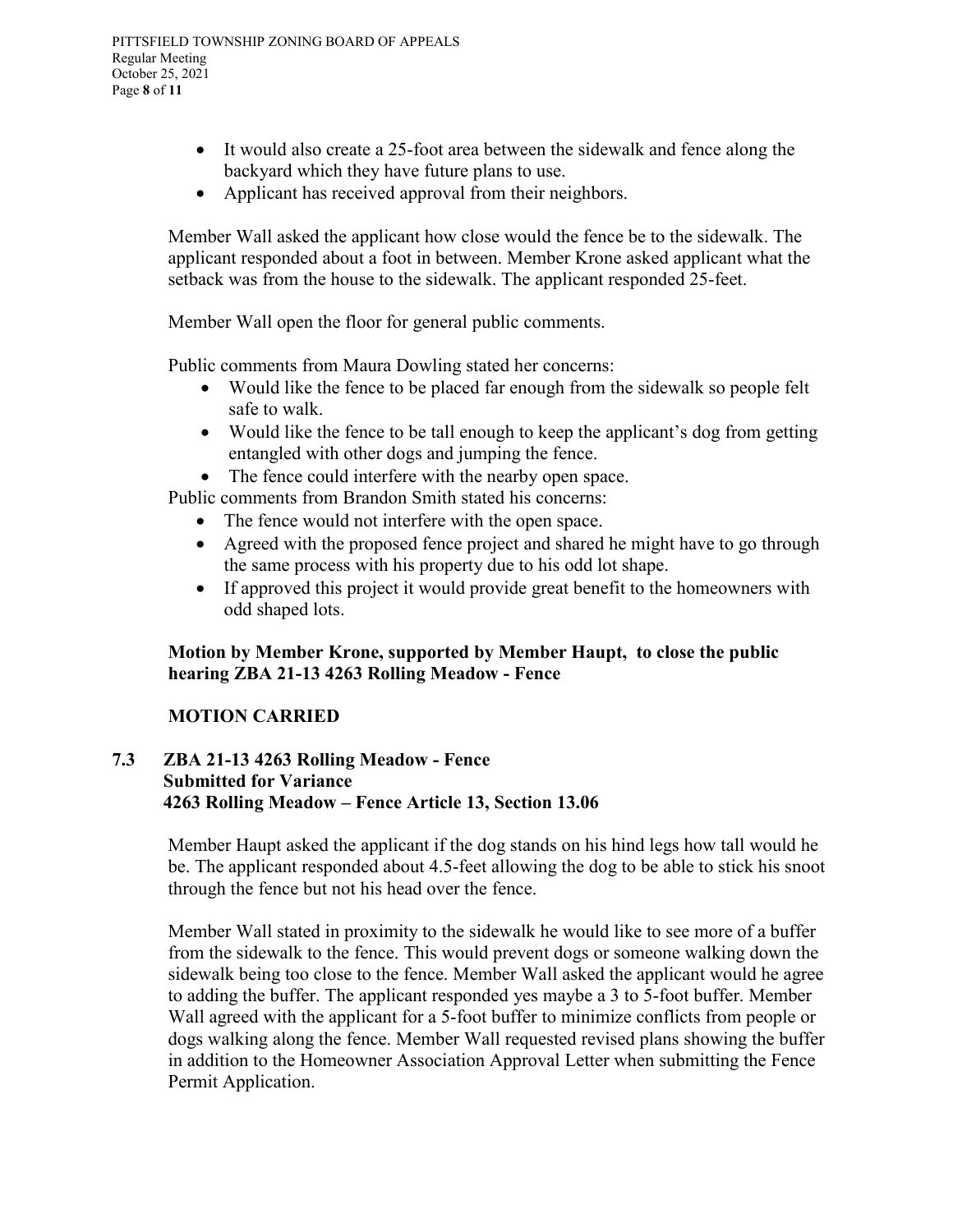Member Wall read the findings for ZBA 21-13 Rolling Meadow in the Staff Report for Article 13, Section 13.06 to allow a 4.5-foot black aluminum fence to be installed into the required 3-foot front yard setback along Conifer Dr.

*1. That strict compliance with the restrictions governing area, setbacks, frontage, height, bulk, or density would unreasonably prevent the owner from using the property for a permitted purpose, or would render the conformity with such regulations unnecessarily burdensome.*

> Member Haupt agrees with the finding. Member Krone agrees with the finding. Member Wall disagrees with the finding.

*2. That the granting of a variance would do substantial justice to the applicant as well as to the other property owners in the district, or whether a lesser relaxation than that applied for would give substantial relief to the owner of the property and be more consistent with justice to other property owners.*

> Member Krone agrees with the finding. Member Haupt agrees with the finding. Member Wall agrees with the finding.

*3. That the plight of the applicant is due to the unique circumstance of the property and not to general conditions in the area.*

> Member Krone agrees with the finding. Member Haupt agrees with the finding. Member Wall agrees with the finding.

*4. That the plight or problem is not self-created.*

Member Wall agrees with the finding. Member Krone agrees with the finding. Member Haupt agrees with the finding.

. *5. That no non-conforming use of neighboring lands, structures, or buildings in the same district, and no permitted use of lands, structures or buildings in other districts, shall be considered grounds for the issuance of the variance.*

> Member Haupt agrees with the finding. Member Krone agrees with the finding. Member Wall agrees with the finding.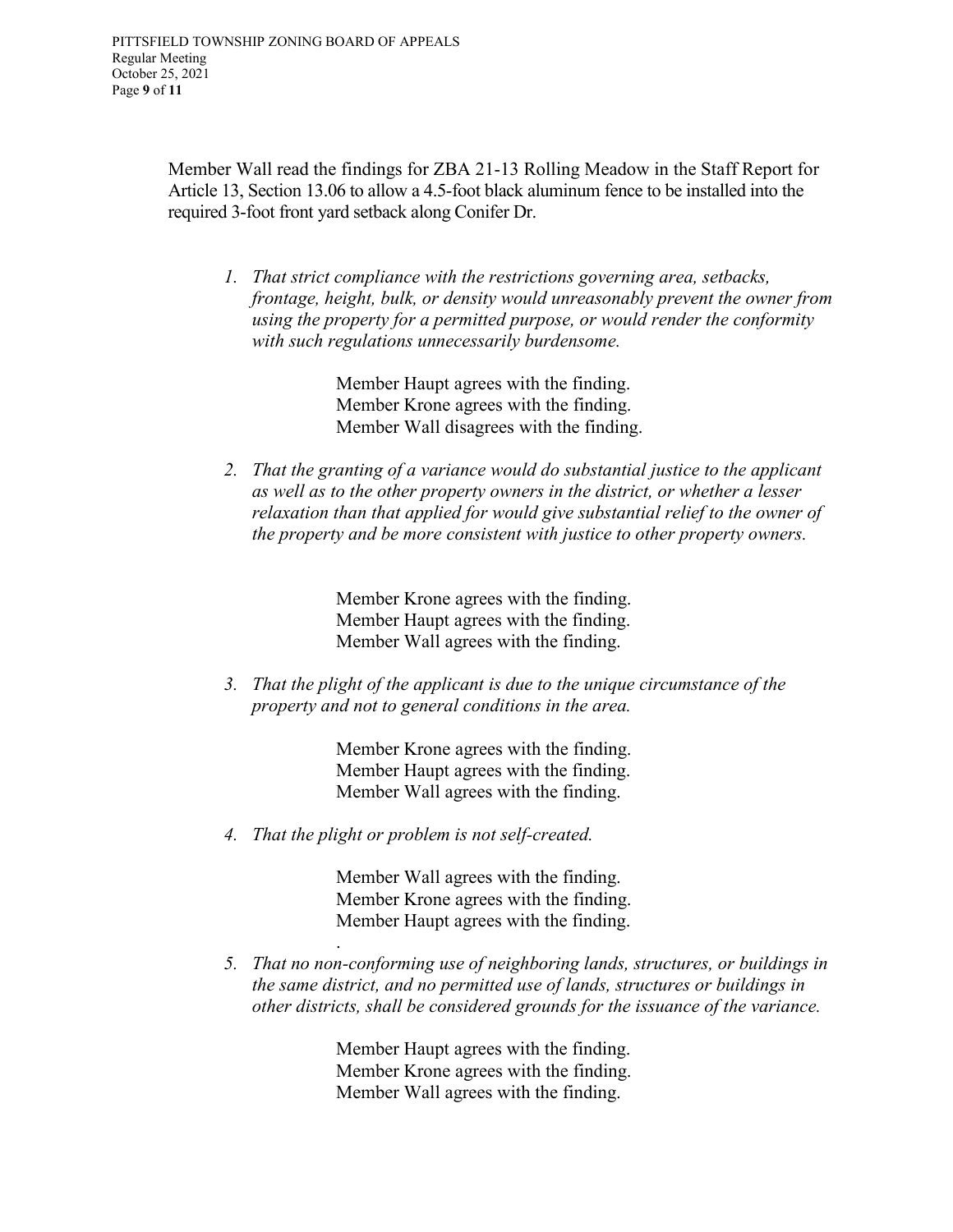*6. That the variance observes the spirit of the Ordinance, secures public safety, and does substantial justice.*

> Member Wall agrees with the finding. Member Haupt agrees with the finding. Member Krone agrees with the finding.

**Motion by Member Krone, supported by Member Haupt to approve petition ZBA 21- 13 4263 Rolling Meadow to allow installation of a 4.5-foot black aluminum fence into the required front yard with a setback buffer of 5-feet along Conifer Dr.** 

#### **ROLL CALL**

**YES: KRONE, WALL, HAUPT NO: None ABSENT: FISHER, HARRIS ABSTAIN: None**

**MOTION CARRIED, Variance Granted**

#### **8.0 Zoning Administrator's Report**

There is currently no application for the November 22, 2021 Zoning Board of Appeals meeting

#### **9.0 Member's Report**

None

#### **10.0 Secretary's Report**

Member Wall reviewed previous minutes from September  $27<sup>th</sup>$  and returned to Pittsfield Township. Member Wall suggested that a vice president be selected for the Zoning Board.

### **11.0 Chairperson's Report**

None

# **12.0 Approval of Prior Minutes**